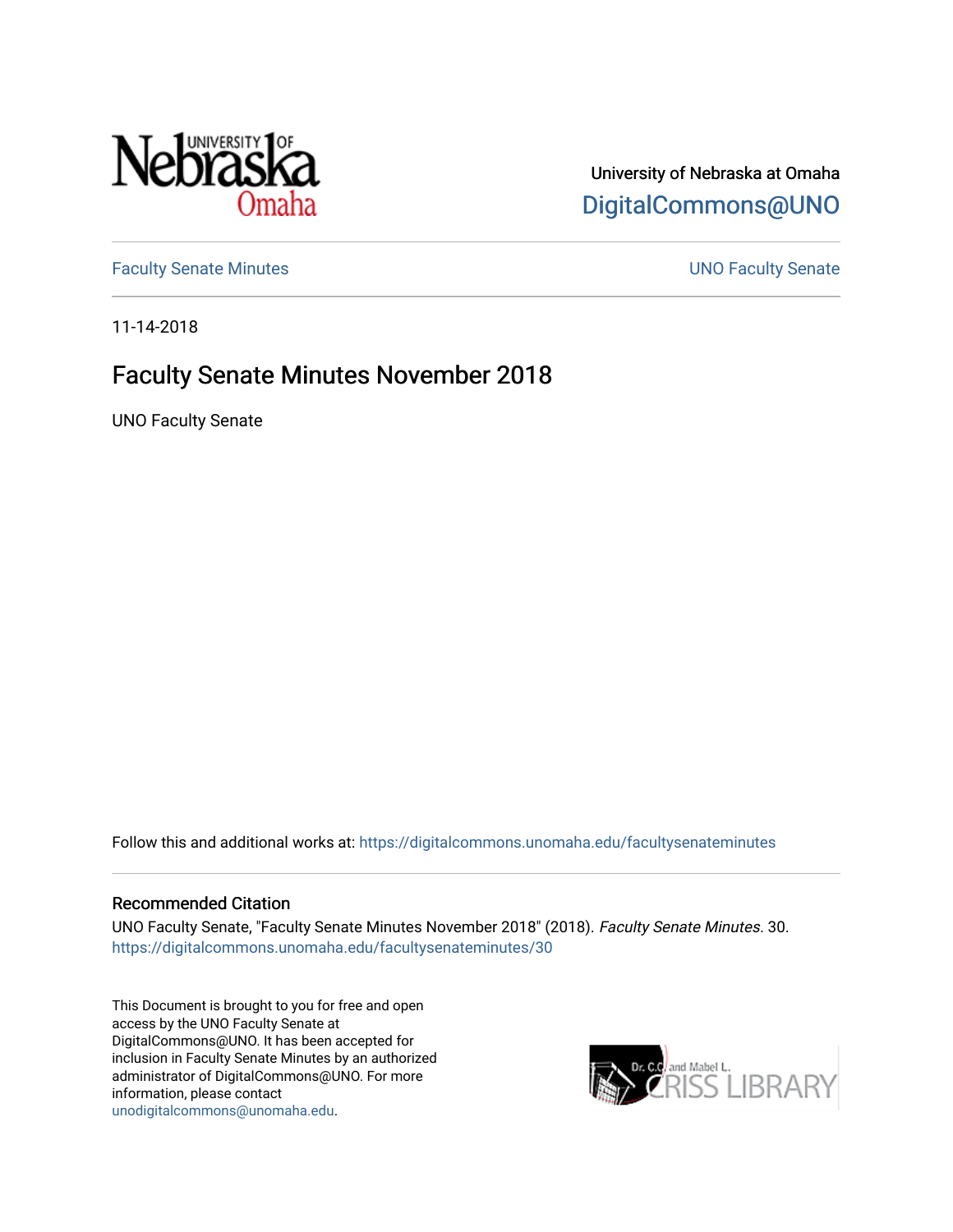

# **2018-2019 Faculty Senate** *Minutes*

\_\_\_\_\_\_\_\_\_\_\_\_\_\_\_\_\_\_\_\_\_\_\_\_\_\_\_\_\_\_\_\_\_\_\_\_\_\_\_\_\_\_\_\_\_\_\_\_\_\_\_\_\_\_\_\_\_\_\_\_\_\_\_\_\_\_\_\_\_\_\_\_\_\_\_\_\_\_ \_\_\_\_\_\_\_\_\_\_\_\_\_\_\_\_\_\_\_\_*Wednesday, November 14, 2018, 2 p.m., CEC 230/231*\_\_\_\_\_\_\_\_\_\_\_\_\_\_\_\_\_\_\_\_\_

**Present:** Arbelaez, Barone, Bereitschaft, Blankenship, Boron, Cast-Brede, Cooper, Davidson, DeSanti, Garcia, Grams, Hale, Huq, Johnson, Kealey, Kelly, Logsdon, Nash, Prisbell, Qureshi, Randall, Stacy, Tiller, Winter, Woody, Zhong

**Excused:** Adidam, Guerra, Surface

**Absent:** Anderson, Landow, Lee, MacArthur, Peterson, Podariu, Rowe, Schaffer, Sharif-Kashani, Tisko

\_\_\_\_\_\_\_\_\_\_\_\_\_\_\_\_\_\_\_\_\_\_\_\_\_\_\_\_\_\_\_\_\_\_\_\_\_\_\_\_\_\_\_\_\_\_\_\_\_\_\_\_\_\_\_\_\_\_\_\_\_\_\_\_\_\_\_\_\_\_\_\_\_\_\_\_

**Presentation:** Shereen Bingham, Ombudsperson

**Guests:** Keristiena Dodge, Project Specialist; Chris Moore, Physics; Charley Steed, Asoc. Dir., Communications

\_\_\_\_\_\_\_\_\_\_\_\_\_\_\_\_\_\_\_\_\_\_\_\_\_\_\_\_\_\_\_\_\_\_\_\_\_\_\_\_\_\_\_\_\_\_\_\_\_\_\_\_\_\_\_\_\_\_\_\_\_\_\_\_\_\_\_\_\_\_\_\_\_\_\_\_

**I. The meeting was called to order at 2:13 p.m.** by President Kelly. As there was no objection, and as Senator Kealey had to leave the meeting early, President Kelly announced the Academic and Curricular Affairs Committee report would go first.

- A. **Committee on Academic and Curricular Affairs:** Senator Kealey reported the Committee met October 24, 2018. Present: Amanda Randall, Robert Woody, Matthew Hale, Burch Kealy Absent: Kelly MacArthur, Connie Schaffer
	- Item 1: Review of a proposal for the creation of UNO STEM Trail Center (agenda attachment – pgs 32-46). Dr. Christine Cutucache (Haddix Community Chair of STEM Education, College of Arts and Sciences), Dr. Neal Grandgenett (Haddix Community Chair of STEM Education, College of Education) and Dr. Cristopher Moore (Haddix Community Chair of Physical Science) attended to answer questions and provide additional information about the proposal.

The committee found little to challenge in the proposal and has endorsed its adoption. The proposal and its representatives provided a strong justification for the creation of the center as well as concrete evidence for a well-composed and organized plan of operations. With regard to the former, the committee notes that the proposed Center is of a faculty-led ground-up design that has emerged from initiatives spanning the entire campus and university-wide system, many of which have already achieved wide-spread success. In particular, STEM research and outreach accounts for 30% of all of UNO's external Campus funding across multiple colleges, including \$32 Million in grants since 2012, which served over 4000 youth in UNO STEM Camps and more than 15,000 total youth in outreach events. In this light, the presenters noted that the center designation would allow for even larger grant applications, clearer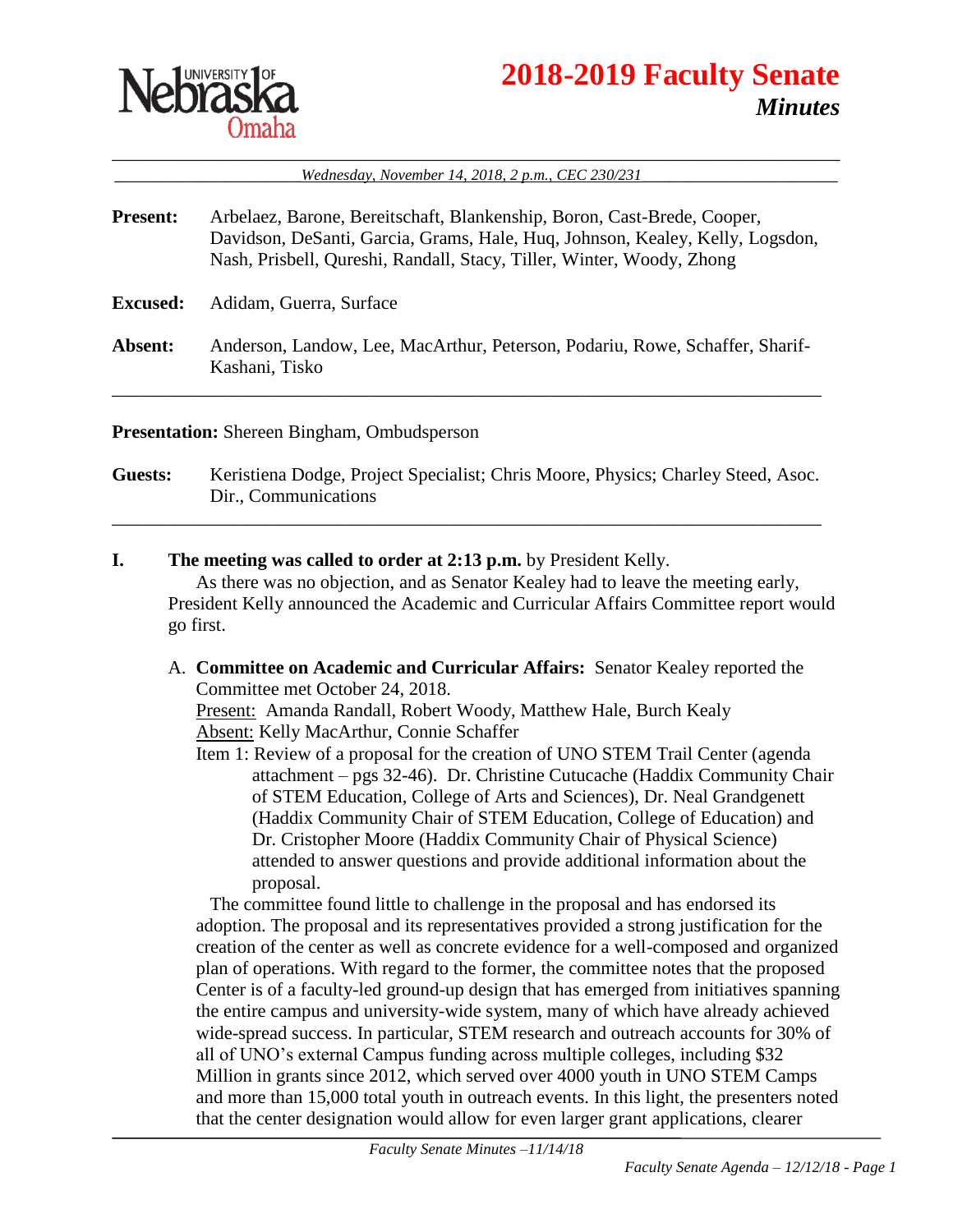community recognition/designation, and operational efficiency increases. With regard to the Center's organization and execution, the proposal lays out an organizational structure and administrative plan that the committee deemed to be both sound and well-reasoned. The committee was also satisfied that the center differentiated itself from other university organizations by its strong focus on inquiry-based learning, paradigmatic focus on research as a pedagogical tool, emphasis of participation for under-served groups, and strong emphasis on community engagement with secondary schools and other Nebraska-area educational organizations.

Given the strong proposal and our support for the aims of the Center the Academic and Curricular Affairs Committee Senator Kealey brings the following resolution to the Faculty Senate for the Committee:

~~~~~~~~~~~~~~~~~~~~~~~~~~~~~~

#### **RESOLUTION 4751,** 11/14/18**: Approval of the STEM Teaching, Research, and Inquiry Based Learning Center (STEM TRAIL Center)**

**WHEREAS** faculty with the Colleges of Arts and Sciences, Education, and Information Science and Technology have brought forward a proposal to create a jointly-managed and faculty-governed center, and

**WHEREAS** the proposal has carefully documented how a center designation can advance on-going STEM initiatives and, by extension, the UNO and NUwide missions, and

**WHEREAS** the center meets the established criteria put forth by the University of Nebraska for the classification/designation as a center, including a uniqueness constraint within the NU system, and

**WHEREAS** Deans of the Colleges of Arts and Sciences, Education, and Information Science and Technology have strongly supported this proposal, and,

**WHEREAS** the UNO STEM Community chairs have strongly supported this proposal,

**THEREFORE,** BE IT RESOLVED that the UNO Faculty Senate, with the above matters being taken into consideration does hereby approve the proposal.

~~~~~~~~~~~~~~~~~~~~~~~~~~~~~~

The resolution passed.

We had two absences and since one or more of the absent members views are needed for addressing our future work plan the meeting was concluded early (approximately 3:30).

# **PENDING:**

**1. Early College High School:** *(EC&C sent to A&CA 2/7/18)*

FYI: E-mail received 2/5/18 from Senator Adams: *At Friday's English Department meeting, as we discussed Dual Enrollment and other issues, a new program in the Millard School District dominated much of our*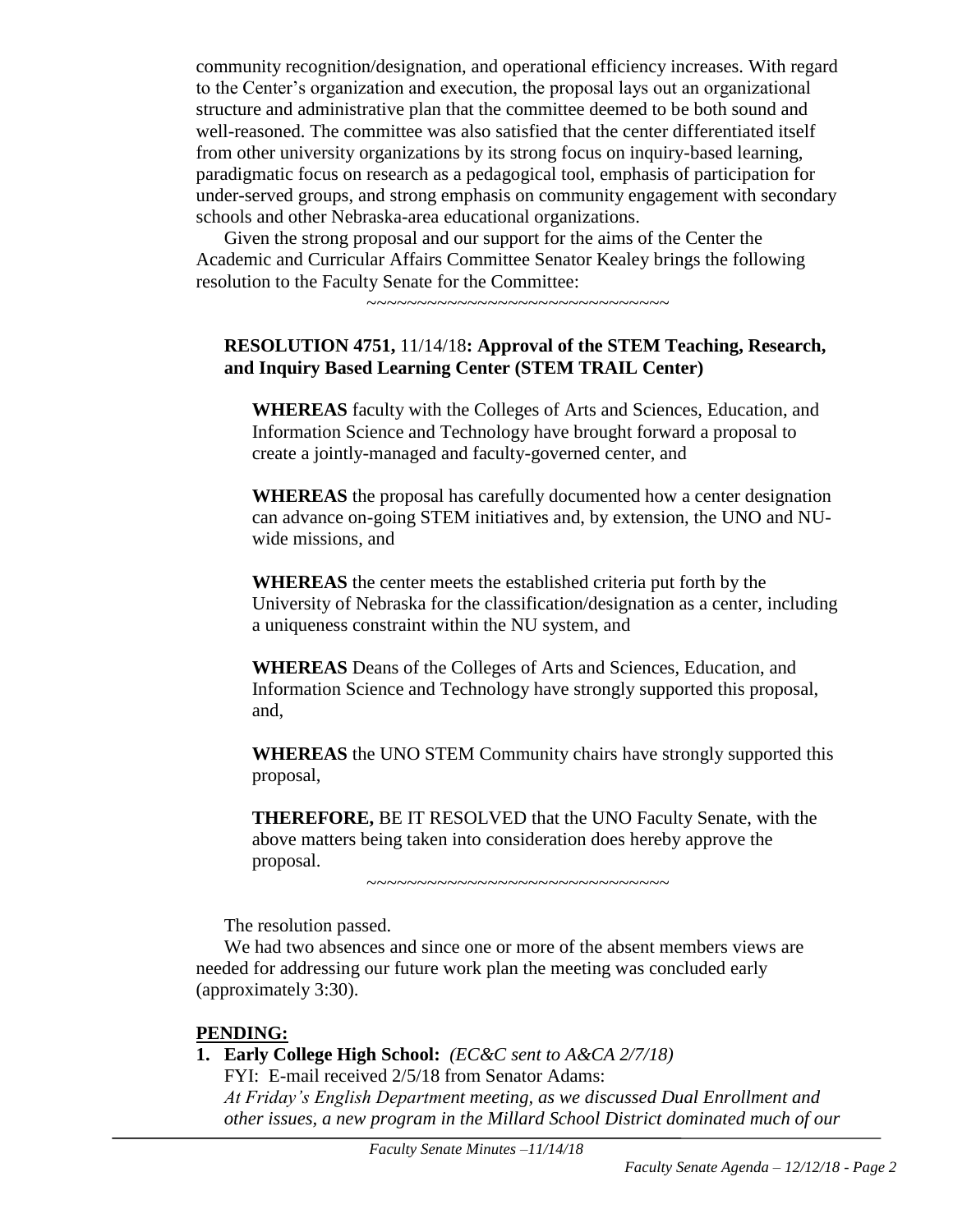*discussion and members of the department asked me to take this issue to Faculty Senate. In short, our department has concerns about the various impacts of a program called Early College High School* 

*<http://mshs.mpsomaha.org/academics/early-college-high-school> The program says high school students can earn an Associate degree from Metro and that those credits will fulfill the general education requirements at UNO. Members of my department are concerned about how this might threaten enrollments at UNO and about the quality of such a program (it seems, for example, that a 10th grade English course could satisfy the English 1150 writing requirement at UNO). I would like to put this on the EC&C agenda as a point of discussion to determine if faculty in colleges beyond Arts and Sciences are also concerned about such a program.*

# **2. Plagiarism**

Senator Qureshi asked if anyone knew of any institutional support in keeping track of student plagiarism cases. Phil Covington, AVC for Student Success, was mentioned. Plagiarism was also noted in the recent Academic Integrity Policy. *(9/12/18: This was assigned to the Academic & Curricular Affairs Committee.)* 

# **3. Student Evaluation Responses**

Since student evaluation of instruction moved from paper forms done in class to on-line, the response rate has been so low the data may not be a valid indication of what the form purports to determine. In some cases the response rate itself has been improperly used in faculty evaluation; especially small sections may use no evaluation. The form itself may be part of the problem, relating to those who submit it as customers rather than learners.

Senator Huq would like to see Evaluation response increased. Hank Robinson will speak to the Professional Development Committee and there will be more to report then. Some questions are: What are the evaluations being used for? Is it cost effective? What information do students have about the evaluations? *(On 10/10/18: The task of consideration of the current student evaluation was accepted by the A&CA Committee.)*

*After the A&CA report, the meeting returned to its original agenda.*

**II. The Minutes of October 10, 2018**, were approved as submitted.

# **III. Officers' Reports**

# **A. President's Report:** Senator Kelly sent this report to all faculty:

Faculty colleagues,

Hello again! I know this is a busy time for all of you, as most of us have passed the mid-semester point and many of us are in the midst of preparation for grants, academic conference, and other research activities. I hope I can provide useful information and answer any questions you may have.

Two senators raised motions at the October 10<sup>th</sup> Faculty Senate Meeting. The first, raised by Senator Hale, concerns faculty website hosting capabilities. The current status quo, of providing links on a Digital Measures generated page, does not meet the need of faculty research, teaching, and outreach efforts. Faculty, labs, and departments often need the ability to host information regarding their current research projects and papers, resources for classes, event calendars, and open student worker positions. Faculty websites are also often used as a point of sharing with external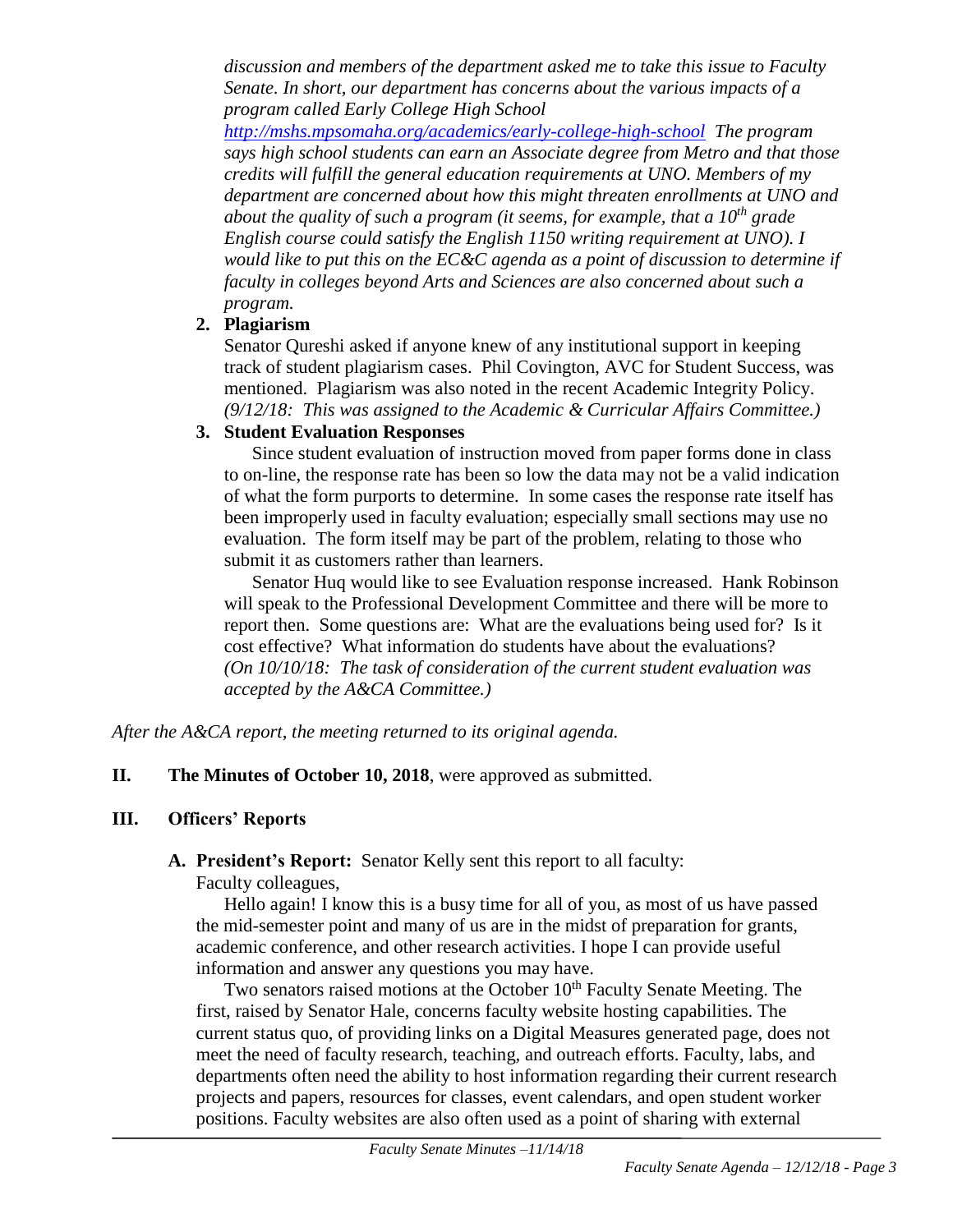colleagues and for promoting and distributing research project outcomes (especially those tied to grants or papers). Often, faculty also host curricular resources related to their classes on sites of this kind as well. Having UNO domains (e.g., faculty.unomaha.edu) and custom faculty-created web pages is also pivotal for faculty to brand themselves on a national stage in their respective fields.

The current-one-size fits all digital measures page does not meet these needs and forces faculty to move their resources off-site and off-brand. For this reason, it is moved that the Faculty Senate investigates and pushes for the issue of universityprovided on-domain website addresses and web service hosting resources to be provided for interested faculty, labs, and departments. I have assigned this investigation to the Professional Development Committee.

The second motion, raised by Senator Hale, concerns the oneIT request handling/ticketing system. Currently, making a request for IT resources is a difficult process that often leads to long wait times, no clarity on request status, and many email exchanges to track down the right people and departments to make a request. For instance, if one needs certain ports to be opened on network addresses, email lists to be created, or IT resources to be allocated to support research or teaching efforts, it is not immediately clear how to make those requests or whom to ask. Once a request is made, the requestor does not have clarity on the status of requests.

For these reasons, it is moved that Faculty Senate investigate and augment the capabilities of faculty to request IT resources, track request status once a request is made, and be assured that requests will be resolved in a timely manner. It is suggested that Faculty Senate considers and pushes for an IT ticketing system where requests can be made and status can be tracked by faculty requestors.

This agenda item was raised at the Executive Committee and Administration meeting on October  $17<sup>th</sup>$ . Chancellor Gold asked for date regarding the issue and suggested that perhaps a survey of faculty and students about the issue might be appropriate. A suggestion was made to work with college ITs. It was acknowledged that the classroom team still exists.

The Strategic Planning Committee met Friday October 19<sup>th</sup>. The UNe plan working group, led by Jill Russell, is looking at more reporting format options to expand engagement at all levels. The Metrics group, led by Hank Robinson, is looking at leading indicators with the greatest potential of maximizing improved retention rates. A working group has been established to study mid-term grading follow-up. Two groups (SWOT, led by Dan Shipp and Combined Meetings, led by Sara Woods) are focused on strategic thinking. A joint meeting is set for January  $11<sup>th</sup>$ , including Strategic Planning Steering Committee members, Deans, and members of the Chancellor's cabinet.

The Annual Benefits Enrollment Period began October 29<sup>th</sup> and continues until November 16<sup>th</sup>. NUFlex Benefits Enrollment materials, including a Benefits Enrollment Guide, can be found at Firefly. If you have questions regarding University Benefits, you can also contact the Benefits Office in 205 EAV at (402) 554-3660 or email [benefits@unomaha.edu.](mailto:benefits@unomaha.edu) The UNO Benefits Manager is Esther Scarpello.

The next meeting of the Facilities Planning Committee is scheduled for Monday November 19<sup>th</sup> at 7:30AM in EAB 200. Faculty are invited to attend; this addresses the dual concerns that faculty input has not been received by this committee in the past and that the committee has tended to meet after the fact, when decisions on major facility upgrades have already been made. Faculty who wish to attend this month's meeting are encouraged to contact me in advance.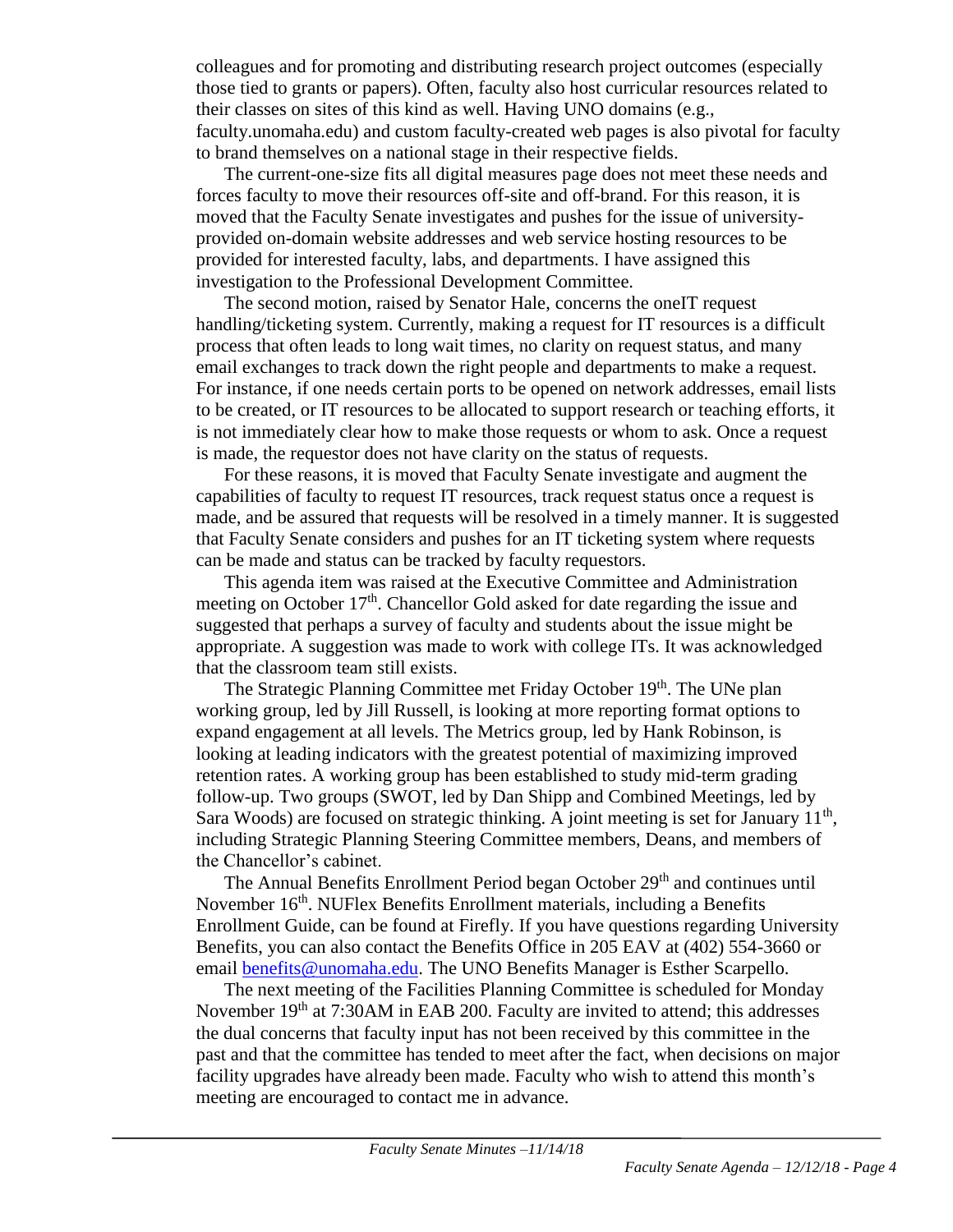Finally, the Executive Committee and Cabinet will discuss UNO's current policy on class attendance and religious observation. Recently, a UNO professor forced a student to take an exam on a religious holiday, even after the student asked for the day off to observe and celebrate. Student Government has drafted a resolution to consider; I would like for a similar resolution to be introduced in Faculty Senate.

Please feel free to contact me anytime if you have questions. You can reach me by phone at 4-4124 or by email at [cmkelly@unomaha.edu.](mailto:cmkelly@unomaha.edu)

There is current Academic and Resource Analysis data (agenda attachment – pgs. 16-17). Senator Kelly has asked Hank Robinson, Director, Office of Institutional EffectivenessUNO, to be available to answer any questions.

The Senate then reviewed the attachment with a brief explanation from President Kelly.

Senator Winter asked if there were any classes that are known to be bottlenecks? Senator Garcia suggested that the parameters of 20 ACTs are not adequate. Senator Arbelaez noted that, many years ago, there was a list called "Killer

Courses" and wondered if it was still available.

President Kelly said he would send these questions to Hank Robinson.

#### **B. Secretary/Treasurer Report:** Senator Stacy reported

- **1. The Executive Committee & Administration (EC&A)** met October 17, 2018, and discussed the following**.** 
	- a. One IT: In response to the motion that the Faculty Senate investigate and augment the capabilities of faculty to request IT resources, track request status once a request is made, and be assured that requests will be resolved in a timely manner. A suggestion that the Faculty Senate considers and pushes for an IT ticketing system where requests can be made and status can be tracked by faculty requestors.

Chancellor Gold asked for data regarding the issue and suggested that perhaps a survey of faculty and students about the issue might be appropriate. A suggestion was made to work with college ITs. It was acknowledged that the classroom team still exists.

*(11/7/18: this was passed to the Professional Development Committee. Also, Bret Blackman, Assoc. Vice President & CIO, is planning to send out a survey in January 2019.)*

- b. Resolutions 4331, 4344, 4348, 4349, and 4750 were presented for information. There was no discussion.
- c. Other: President Kelly asked Richard Stacy to provide an update about preliminary discussions regarding solar energy. He reported that he had spoken with Sarah Burke, Chair of the UNO Sustainability Committee and they agreed to pursue the issue and focus attention on possible grant proposals related to solar energy education and research.

| Res.<br># | Date<br><b>Senate</b><br><b>Passed</b> | Title                                                        | <b>Admin</b><br>Accept | <b>Sent for</b><br><b>Senate</b><br><b>Action</b> | Denied/<br>Deferred/<br>In<br><b>Progress</b> | <b>Final Action/Resolved</b> |
|-----------|----------------------------------------|--------------------------------------------------------------|------------------------|---------------------------------------------------|-----------------------------------------------|------------------------------|
| 4750      | 10/10/18                               | <b>Faculty Senate</b><br><b>Budget Advisory</b><br>Committee | 10/17/18               |                                                   |                                               | Acknowledged                 |

#### **2018-2019 Resolution Action Table (Action Pending and Current Resolutions)**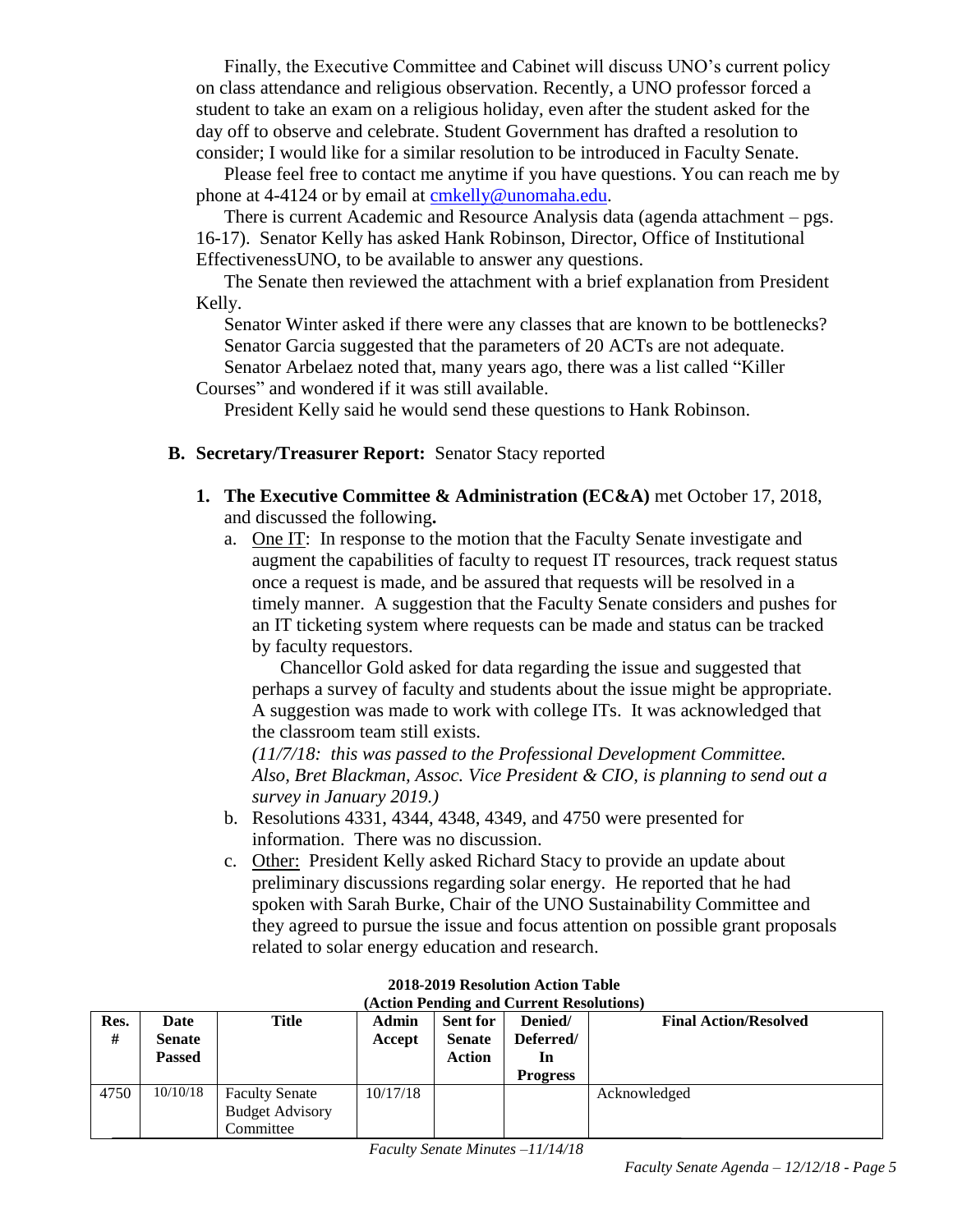|                                     |          | Replacement              |          |  |              |              |  |  |  |  |
|-------------------------------------|----------|--------------------------|----------|--|--------------|--------------|--|--|--|--|
| 10/10/18<br>Approval of the<br>4349 |          | 10/17/18                 |          |  | Acknowledged |              |  |  |  |  |
|                                     |          | Proposal for the         |          |  |              |              |  |  |  |  |
|                                     |          | Creation of an           |          |  |              |              |  |  |  |  |
|                                     |          | Interdisciplinary        |          |  |              |              |  |  |  |  |
|                                     |          | Master of Science        |          |  |              |              |  |  |  |  |
|                                     |          | in Data Science          |          |  |              |              |  |  |  |  |
|                                     |          | Degree                   |          |  |              |              |  |  |  |  |
| 4348                                | 10/10/18 | Approval of              | 10/17/18 |  |              | Acknowledged |  |  |  |  |
|                                     |          | Proposal for a           |          |  |              |              |  |  |  |  |
|                                     |          | School of                |          |  |              |              |  |  |  |  |
|                                     |          | Accounting               |          |  |              |              |  |  |  |  |
| 4344                                | 9/12/18  | <b>Ballot</b> for        | 9/13/18  |  |              | Acknowledged |  |  |  |  |
|                                     | 10/10/18 | Academic Freedom         | 10/17/18 |  |              |              |  |  |  |  |
|                                     |          | & Tenure                 |          |  |              |              |  |  |  |  |
|                                     |          | Committee                |          |  |              |              |  |  |  |  |
| 4331                                | 10/10/18 | <b>Completed Student</b> | 10/17/18 |  |              | Acknowledged |  |  |  |  |
|                                     |          | Publications             |          |  |              |              |  |  |  |  |
| Comm.                               |          |                          |          |  |              |              |  |  |  |  |
| <b>TO BE FOLLOWED UP</b>            |          |                          |          |  |              |              |  |  |  |  |
|                                     |          |                          |          |  |              |              |  |  |  |  |
| <b>CARRIED FORWARD</b>              |          |                          |          |  |              |              |  |  |  |  |
|                                     |          |                          |          |  |              |              |  |  |  |  |

- **2. Treasurer's Report:** Senator Stacy gave the October 2018 Budget Report
- **IV. Executive Committee:** Vice President Barone reported**:**

#### **A. RESOLUTION 4752,** 11/14/18**: Resignation and Replacement of Tomm Roland, CFAM Senator**

**WHEREAS** CFAM Senator Tomm Roland resigned from the Faculty Senate

**WHEREAS** the Faculty Senate Executive Committee has accepted Senator Scott Glasser's resignation, effective November 7, 2018, and

**BE IT RESOLVED** that the following faculty member be seated as a permanent replacement for Tomm Roland for a term to end in May 12, 2021:

Cameron Logsdon.

~~~~~~~~~~~~~~~~~~~~~~~~~~~~~~~~~~

#### **B. RESOLUTION 4753,** 11/14/18**: Resignation and Replacement of Tammie Kennedy, A&S Senator**

**WHEREAS** A&S Senator Tammie Kennedy resigned from the Faculty Senate

**WHEREAS** the Faculty Senate Executive Committee has accepted Senator Tammie Kennedy's resignation, effective September 15, 2018, and

**BE IT RESOLVED** the College of Fine Arts and Sciences asks that the following faculty member be seated as a permanent replacement for Tammie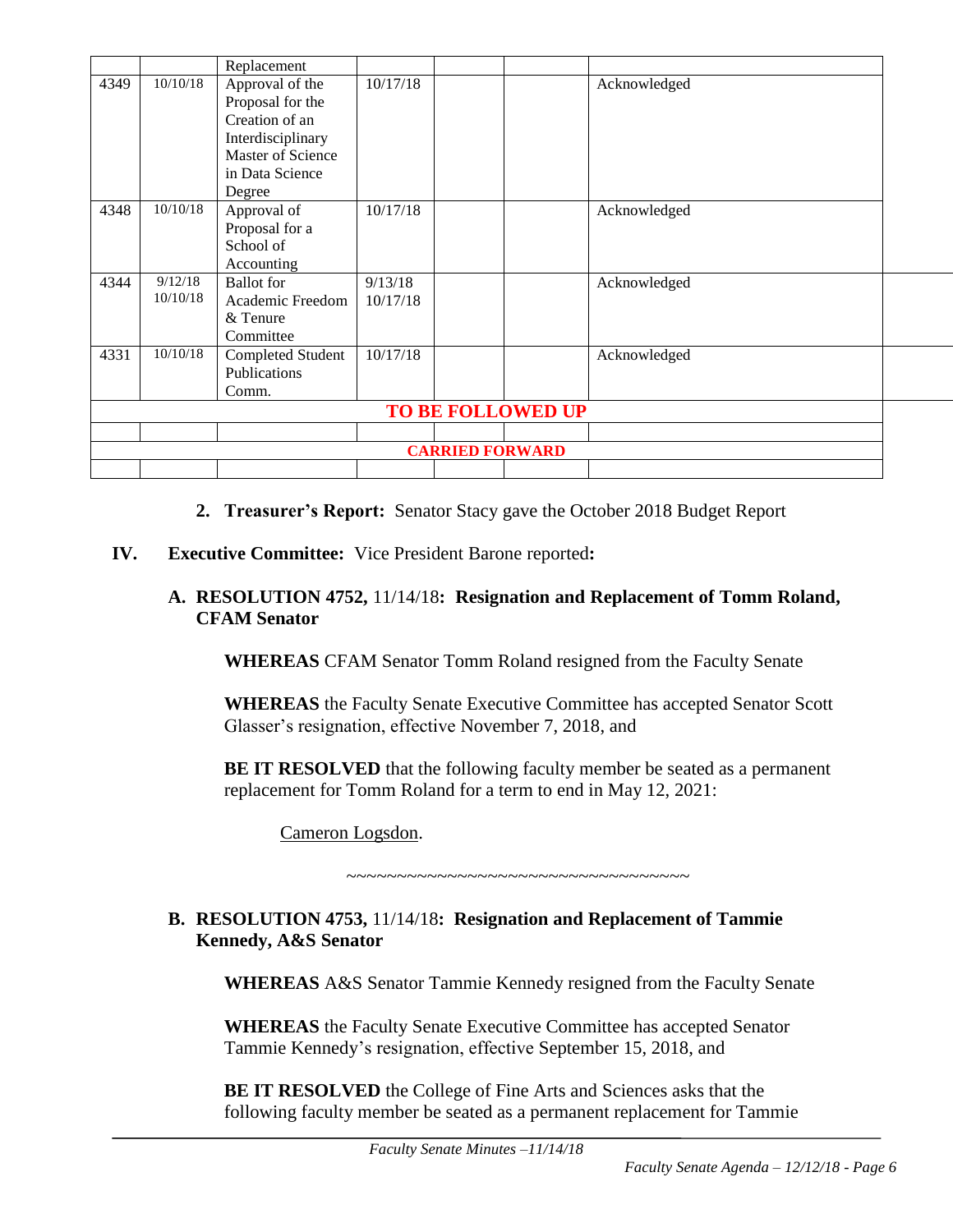#### Ramon Guerra.

~~~~~~~~~~~~~~~~~~~~~~~~~~~~~~~~~

**C. Faculty Senate President-Elect Eligibility list was discussed.** The Parliamentarian, Jim Carroll, reiterated that the election would take place at the December 12, 2018, meeting. Candidates can self-nominate and no motion is necessary.

#### **D. Draft Research Integrity Policy (10/9/18):**

*E-mail received 10/9/18:*

*As we have discussed, Brenda Kolobara in UNO's Office of Research and Creative Activity has developed a first draft of a campus Research Integrity policy which I have attached* (agenda attachment – pgs. 20-31)*. Would you mind sharing this draft policy with your Faculty Senate colleagues for their review and feedback? There is a sense of urgency with the development and approval of this policy as we want to ensure UNO is compliant with the federal policies and regulations on responding to allegations of research misconduct.*

*A few notes about the policy:*

*The HHS Office of Research has a sample policy that has been heavily borrowed from or used word-for-word by many universities. UNMC, for example, followed the same format and we have used that policy as a starting point for our first draft. One key difference is that we have included the Faculty Senate Professional Conduct Committee in the procedural process for inquiry and investigation in allegations of research misconduct.*

*I'm sure Brenda would be more than happy to discuss in person if you'd find that to be helpful. Of course, as always, I'm also willing to do whatever I can to assist. Drew A. Nielsen Compliance Officer*

#### **E. Resolution: In Support of the University of Nebraska FY19-21 Appropriations Request**

E-mail Received 10/23/18

*From: Heath Mello [<hmello@nebraska.edu>](mailto:hmello@nebraska.edu)* 

*Sent: Tuesday, October 23, 2018 4:39 PM*

*To: Corrine K Hanson [<ckhanson@unmc.edu>](mailto:ckhanson@unmc.edu); Grace A. Mims [<mimsga@unk.edu>](mailto:mimsga@unk.edu); Christopher Kelly [<cmkelly@unomaha.edu>](mailto:cmkelly@unomaha.edu); Kevin Hanrahan [<khanrahan2@unl.edu>](mailto:khanrahan2@unl.edu) Cc: Susan Fritz [<smfritz@nebraska.edu>](mailto:smfritz@nebraska.edu); Wendy Hind [<whind@nebraska.edu>](mailto:whind@nebraska.edu); Matt Hammons [<mhammons@nebraska.edu>](mailto:mhammons@nebraska.edu); Erin Cooper [<ecooper@nebraska.edu>](mailto:ecooper@nebraska.edu); Philip J Bakken [<pbakken@nebraska.edu>](mailto:pbakken@nebraska.edu)*

*Subject: DRAFT Faculty Senate Resolution on NU Budget Request Faculty Senate Presidents,*

*Per our meeting and discussion in Kearney on October 3rd, please find a "draft" Faculty Senate Resolution on the University of Nebraska's FY19-21 state appropriation request.*

*This template language covers the Board of Regents approved request to the Governor and Legislature while also providing some additional information about the University system. As we discussed, we would expect each campus would incorporate campus-specific information on programs, initiatives, visions, and rationale of why the*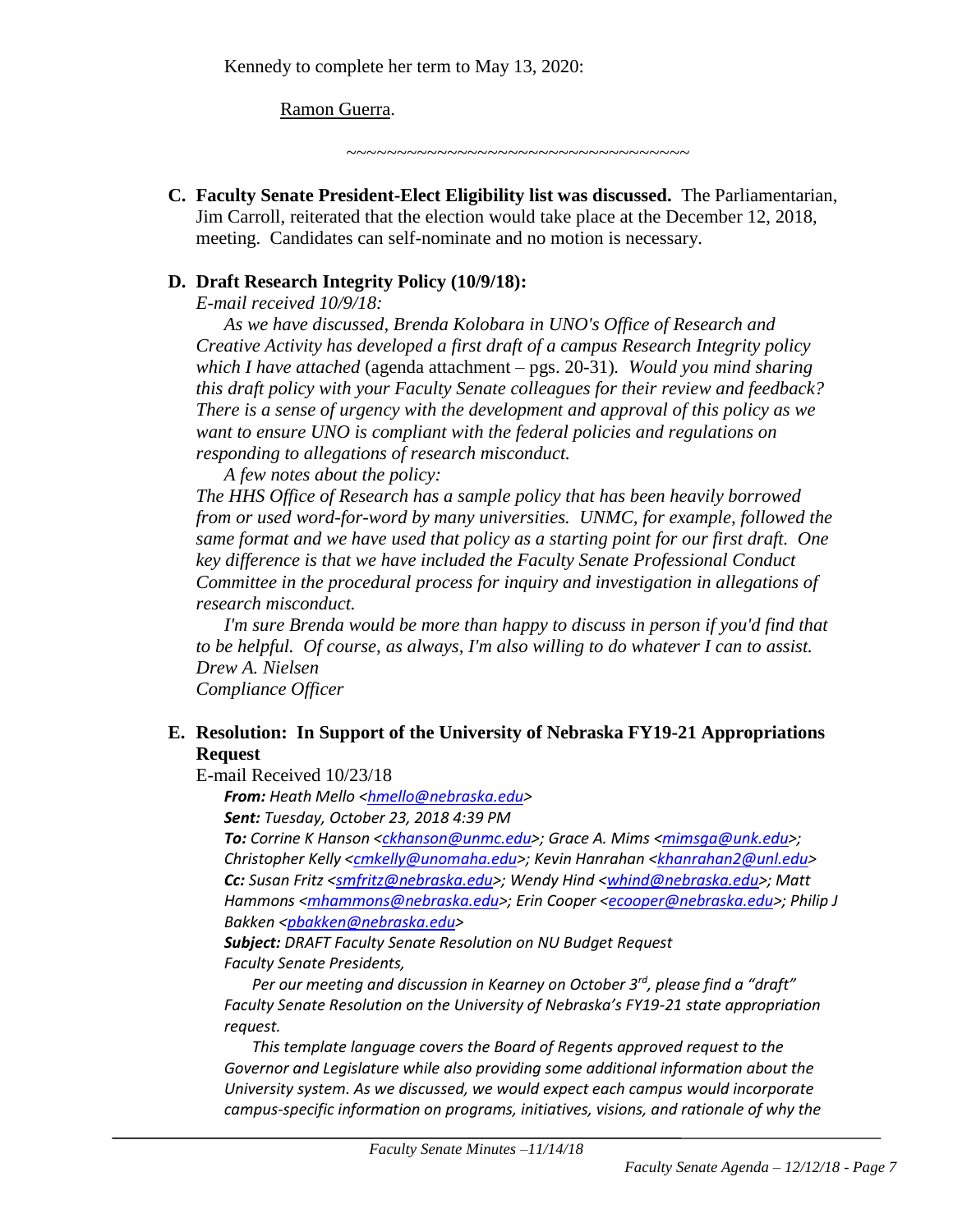*University needs more investment from the State of Nebraska.*

*It would be ideal to have a resolution passed and signed by the end January 2019 in order to share with the Governor and Legislature as part of our legislative hearing process.*

*If you have any questions about this draft language or the resolution request, please do not hesitate to contact me.*

*Thank you again for all that you do and for your willingness to engage with the University of Nebraska Government Relations team. Yours very truly, Heath Heath Mello Associate Vice President for University Affairs Director of State Relations University of Nebraska (402) 472-7156 – Office (402) 429-6181 – Cell [hmello@nebraska.edu](mailto:hmello@nebraska.edu)*

~~~~~~~~~~~~~~~~~~~~~~~~~~~~~~~~~~~~~~~ Vice President Barone moved the following resolution for the Committee. It passed.

# **RESOLUTION 4754,** 11/14/2018**: Support of the University of Nebraska FY19- 21 Appropriations Request**

**WHEREAS,** the Faculty Senate of the University of Nebraska at Omaha is committed to achieving the University of Nebraska's three primary missions of teaching, research, and service; and

**WHEREAS,** the University of Nebraska at Omaha, as both a Metropolitan University of distinction and a Carnegie Doctoral Research institution, transforms and improves the quality of life locally, nationally, and globally; and

**WHEREAS,** the University of Nebraska graduates over 11,000 students annually, with over 3,000 graduates from the University of Nebraska at Omaha, who help grow Nebraska's talent pipeline and economy; and

**WHEREAS,** the University of Nebraska through its University of Nebraska at Omaha has over 63,121 alumni living and contributing to Nebraska's economy in diverse fields as agriculture, allied health, business, engineering, information technology, nursing, public administration, teaching, and other fields; and

**WHEREAS,** the University of Nebraska provides an unprecedented return on investment for taxpayers with an estimated \$3.9 billion annual economic impact across Nebraska and supports more than 54,000 jobs in Nebraska; and

**WHEREAS,** maintaining talented faculty and quality facilities is vital to attracting and retaining top students from Nebraska and around the world; and

**WHEREAS,** the University of Nebraska prides itself on efficiently utilizing state general funds to meet the needs of Nebraska's workforce and communities and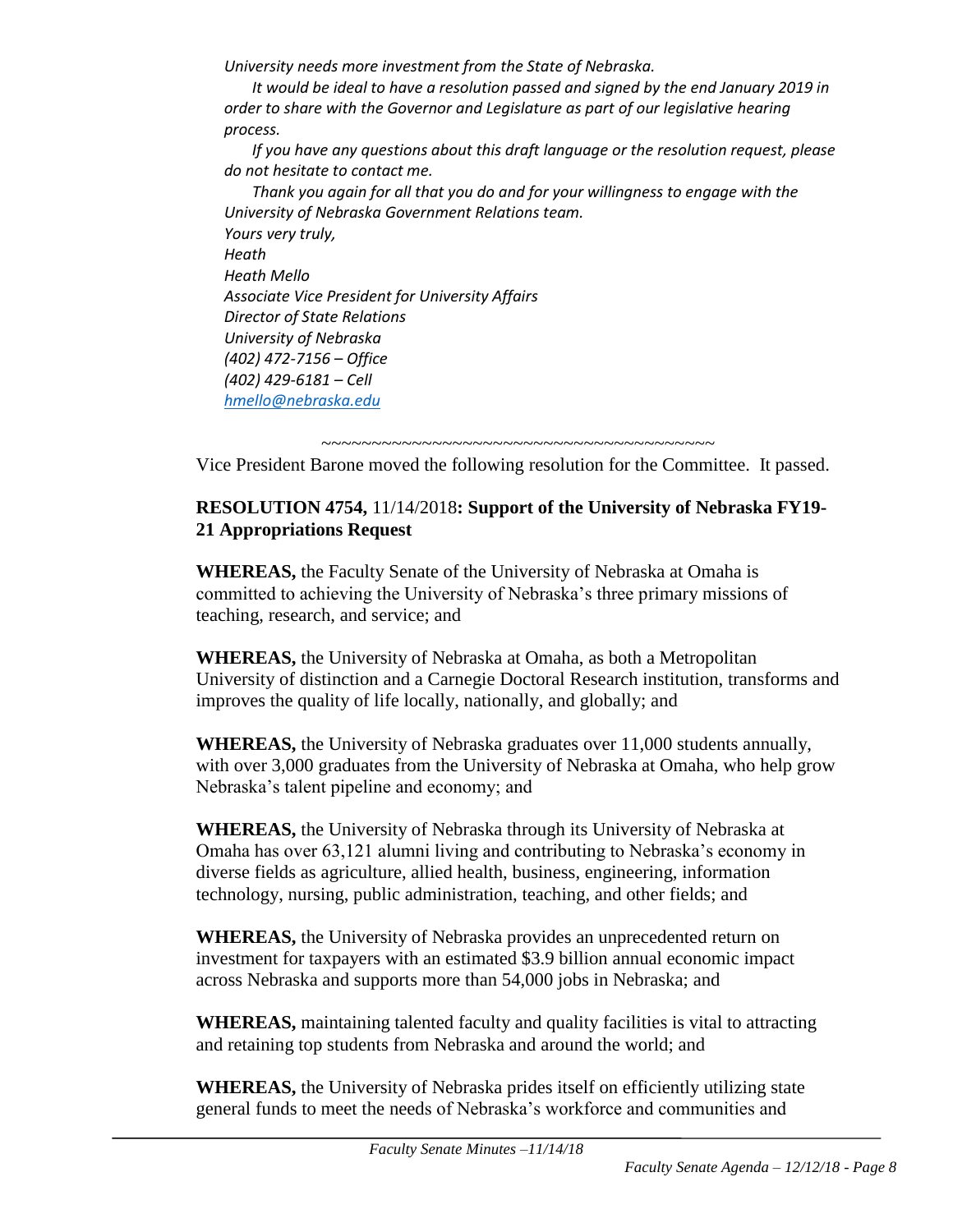continues to modernize operations to assist faculty, staff, and students in a changing global economy; and

**WHEREAS,** on August 3, 2018 the University of Nebraska Board of Regents have proposed to the Governor and Nebraska Legislature a general fund appropriation increase of 3.0% for FY19-20 and 3.7% for FY20-21 to assist in helping maintaining affordability at the University and growing Nebraska's workforce and economic opportunities; and

**THEREFORE, BE IT RESOLVED** that the Faculty Senate representing the University of Nebraska at Omaha urges the Governor and Nebraska Legislature to support the FY19-21 state appropriations request of the University of Nebraska Board Regents and ensure the University of Nebraska maintains its vital role as key cultural, workforce, and economic driver in Nebraska.

~~~~~~~~~~~~~~~~~~~~~~~~~~~~~~~~

*President Chris Kelly November 14, 2018 University of Nebraska at Omaha Faculty Senate*

#### **V. Standing Committee Reports**

**A. Committee on Educational Resources & Services:** Senator Adidam wrote the Committee met October 31, 2018**.**

Present: Tej Adidam (CBA) Interim Chair; Marlina Davidson (CFAM); Jeanne Surface (ED) Vice Chair; Andy Zhong (A&S)

Excused: Jill Blankenship (A&S); Jooho Lee (CPACS);

Invitee: Cathy Pettid, Assistant Vice Chancellor and Dean of Students, UNO Pending work UPDATE:

**1. Payroll deduction for Paul Beck Scholarship:** Senator Davidson will follow up with Debra Wilcox. She will offer a status update when the Faculty Senate meets in September.

Senator Davidson continues to be in touch with NU Foundation, and is trying to work things out. As of now, she seems very optimistic that the process of donating to the Paul Beck Scholarship via payroll deduction will be in place by the end of this calendar year.

She will provide an update during the Faculty Senate meeting in November 2018. Discussions:

- **2.** Senator Surface provided an update to the committee regarding the information session with President Bounds that took place earlier in the day**.**
- **3.** Cathy Pettid offered an overview of a variety of options that are available to our students who are in need of counseling or are stuck in a difficult situation that is preventing them from meeting their academic goals at UNO. A very helpful website is available that supports our students. Please visit**:**

<https://www.unomaha.edu/student-life/student-safety/campus-resources.php>

If faculty members believe that students need extra assistance in meeting their academic goals, they should either direct the student's attention to this website, or inform Cathy Pettid in a confidential manner.

# **PENDING:**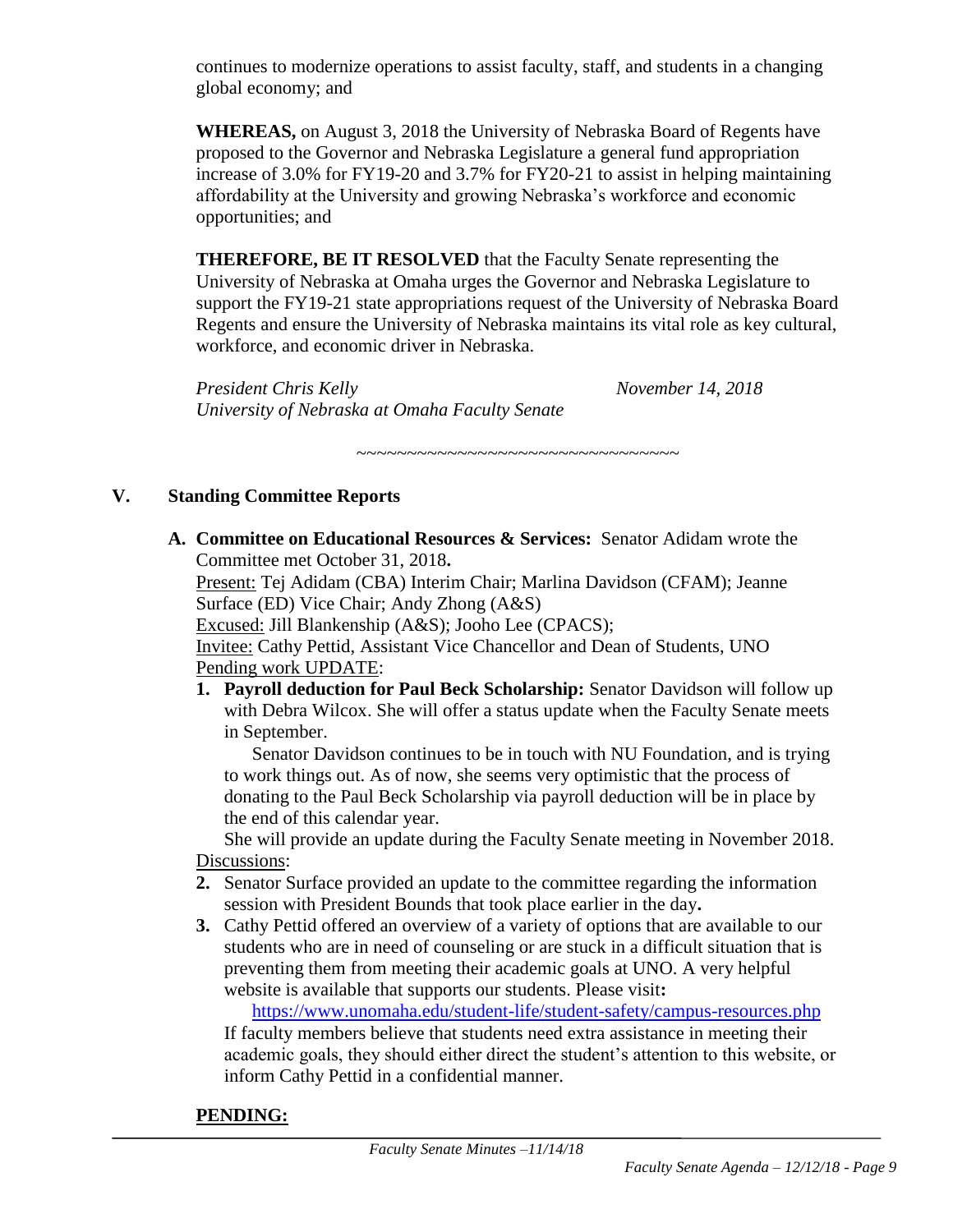- **1. Payroll Deduction for Paul Beck Scholarship**  $(2/7/18)$   $(3/7/18)$ : a response from Debra Wilcox (UNO Controllers Office) regarding the possibility that faculty could submit a payroll deduction that would serve as a monthly gift to the Beck scholarship fund. Senator Marlina Davidson has agreed to follow-up.
- **2. Accessibility to IT classroom equipment**: Senators Lee and Blankenship talked to Bret Blackman & Jaci Lindburg in ITS about technology in the classroom**.**
- **3. Educational Resources/Accessibility Services**: Senator Davidson invited Cathy Pettid, Assistant Vice Chancellor, Student Affairs or someone from her office to attend October's committee meeting to talk about updates related to student success and accessibility in the classroom. This include Behavior Review Team (BRT) and Counseling and Psychological Services (CAPS**).**
- **B. Committee on Faculty Personnel & Welfare:** Senator Huq reported the Committee met on October 31, 2018, in MH 303C**.**

Senators Present: Claudia Garcia, Ziaul Huq, Ramon Guerra Excused: Marshall Prisbell

Absent: Paul Landlow, Dale K Tiller

We did not make quorum. The committee is planning to meet next time on December 3 at 2 PM in order to see whether meeting at a different time will improve attendance. The members present recommended Senator Claudia Garcia to be the vice-Chair of the committee, we are waiting to hear from other members to ratify her appointment.

We discussed the pending issues, i. e. wellness fee  $\&$  faculty/staff safety process, nothing has changed since our last meeting. We will continue to monitor these. We would like to invite Dr. Gina Toman, Assistant to the Senior Vice-Chancellor for a discussion of faculty/staff safety process next month.

Members present agreed with Senator Huq about the importance of looking into the fee structure of TIIA-CREF and Fidelity Investment, the vendors that manage our retirement funds. Senator Huq had a discussion with Brian Schlichting, Assistant Director NU Benefits and expressed his concern about the high service fees charged by these vendors. To give you an example, if you have invested a million Dollar in either TIAA/CREF or Fidelity you may be paying them between \$ 7500 to \$ 10,000 per year as service fees for parking your 401K money in their managed stock mutual funds, money market and bond accounts have lower fees. We would like to pursue this as a new business for the committee, and eventually bring a resolution to the senate floor. The committee feels that as part of shared governance, faculty should have some say in this matter. Our focus would be to convince central administration that the list of vendors should be expanded to include purveyors of this service that are more cost effective. Mr. Schlichting mentioned that after the administration is done with our health insurance project, administration intends to look into this matter. However, according to Brian Schlichting there is no guarantee that there will be any substantial change. It is very important that we take this seriously for faculty welfare, over the years many faculty members in the CBA finance department have expressed concern about this.

*(On 11/7/18 the EC&C agreed that the importance of looking into the fee structure of TIIA-CREF and Fidelity Investment, the vendors that manage our retirement funds should be put on the FP&W Pending list.)*

# **PENDING:**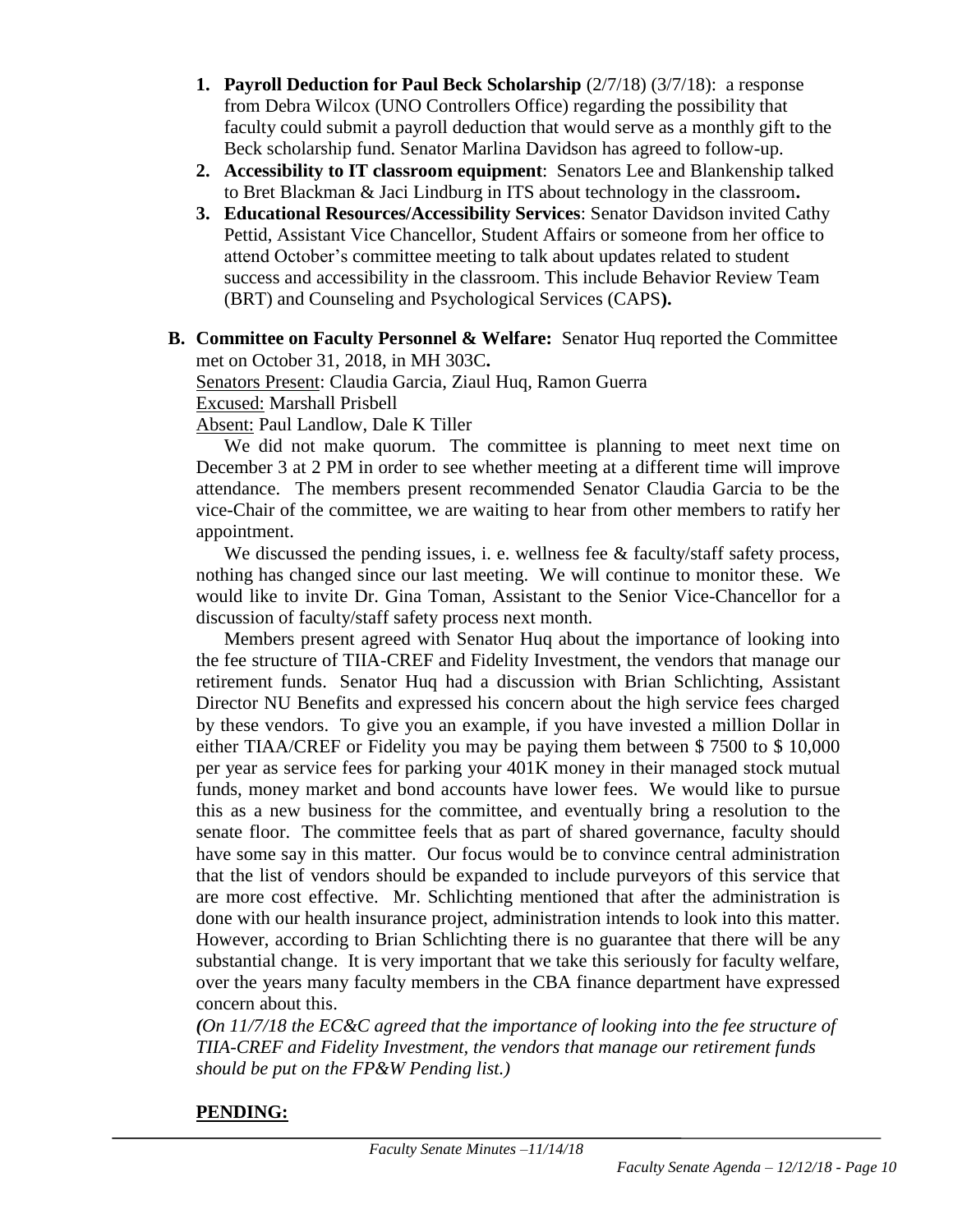**1. Wellness Fees.** *10/2017:*On Mon Sept 18, there was an initial faculty/staff wellness-based incentive program meeting in EAB 202 organized by Dan Shipp. Attending: Dan Shipp, Cathy Pettid, Joe Kaminski, Jeanne Surface, Griff Elder, Cecil Hicks, Carol Kirchner, and Esther Scarpello**.**

The group met to discuss how UNO could develop and pilot a wellness-based incentive program for faculty/staff. The wellness program needs still to be worked out—both programmatically and financially. But roughly, the idea is that, UNO would offer a pilot program that would partially reimburse the cost of a Wellness/H&K membership based upon member usage and participation in specific wellness program elements. Tentatively, the financial incentive might be as much as a \$100 reimbursement of the \$150 per semester Wellness/H&K membership fee. Details have to still be worked out. The working goal is to offer this pilot program starting in January (but if not January, then the following August-2018).

The working group plans to meet every two weeks. The first meeting will discuss the requirements for reimbursement.

I have been asked to put together a Faculty Senate Focus Group that this working group can consult.

#### *(On 9/5/18 the EC&C noted that the AAUP has to head this possible program/benefit.)*

**2. Faculty/Staff Safety Processes.** *10/2017 cont.:* Dr. Gina Toman has been named Faculty Human Resources Officer and Assistant to the Senior Vice Chancellor. She begins her new role on October 11**.**

We are interested in the administration developing a website similar to the Student Safety Website.

Note: We felt that the following site makes a good model:

http://academicpersonnel.unc.edu/faculty-policies-procedures-guidelines/

We expect Gina Toman will be help us address the request that there be a flow-chart that will help faculty understand and negotiate the many resources that are available: Ombudsperson, EAP person, counseling, BRT, etc. What information is confidential, etc. This "flowchart" may manifest itself in the form of the website mentioned above.

*(3/4/18 Info: Academic Affairs is doing a big website development.)*

# **3. Server for Personal Web Pages**

Senator Elder reported that last year all faculty across campus lost the server, along with the opportunity to have their own personal web sites, like Math. The Web site may have not been pretty, but it was spot on for other mathematicians to check. Senator Zhong said it now looks odd. Senator Kennedy said we all need support to get the server back for supporting personal web sites. Anything without branding is gone.

*(On 12/13/17 this issue was given to the FP&W Committee.)*

*(3/4/18: EC&C suggested putting this item on the EC&A agenda. UNL has cloud hosting services.)*

*(8/18 Past-President Grams will e-mail about this.)*

*(At the 9/5/18 EC&C meeting it was decided to put this on the 9/19/18 EC&A agenda, as UNL already has this capability, and there were questions as to why UNO can't do the same for its faculty.)*

# **4. Accessibility to Classroom IT Equipment**

*(3/7/18):* EC&C sent this item was to the ER&S Committee**.**  *(8/15/18: ER&S moved to have this item sent to FP&W as this seems to be*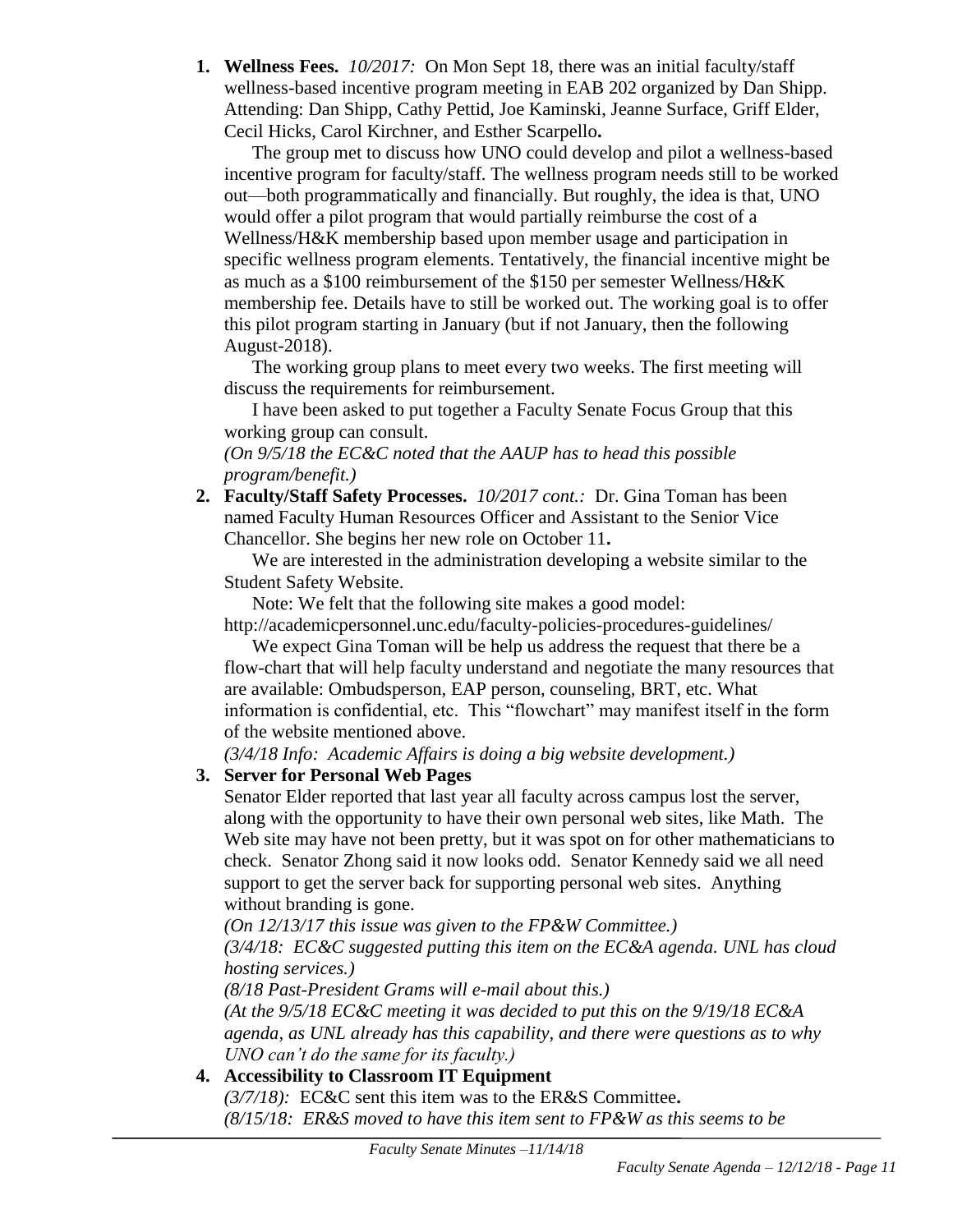*ergonomics.)* 

*(11/7/18: EC&C more fully defined this item to how to direct our future efforts in trying to understand the design process for all Colleges and how faculty can be involved in this process. Are ADA directives followed, etc.?)* 

**C. Committee on Goals and Directions:** Senator Bereitschaft reported the Committee met October 31, 2018**.**

Present: Senators Bereitschaft, Stacy, Tisko, and Logsdon Absent/Excused: Senators Arbelaez and Sharif-Kashani

The Committee continued to discuss the feasibility of bringing solar energy infrastructure (particularly solar panels and EV charging stations) to the UNO campus. Senator Bereitschaft's prior discussion with Sarah Burke, Sustainability Coordinator at UNO, and John Amend, AVC of Facilities/Planning at UNO, suggested strong support for solar and wind power on campus. Mr. Amend shared a report on renewable energy opportunities at UNO (2011) and suggested that the Pacific Street garage and several larger buildings on campus would be appropriate sites for solar panels, though maximum output would only cover about 5-10% of UNO energy needs. The next step for the committee is to identify faculty who may be able to use solar arrays for educational and/or research purposes, begin reviewing grant proposal requirements (from the Nebraska Environmental Trust in particular), and contact OPPD in hopes of setting up a meeting with interested parties.

The committee is also looking forward to talking with AVC of Global Engagement, Dr. Jane Mesa, at our next meeting on November 28 regarding her vision for the new joint UNO-UNMC position.

#### **PENDING:**

- **1. Facilities Planning and Faculty Representation** (Specifically, which Facilities Planning Committee would be the best on which to have faculty representation before plans are made, not just reported?) *(Sent to G&D 2/10/16) (3/4/18 Info: Senator Bereitschaft is checking on this.)*
- **2. Solar Panels at UNO**

Bringing solar energy infrastructure (particularly solar panels and EV charging stations) to the UNO campus and potential funding sources and partnerships. *(10/3/18: EC&C was told Senator Richard Stacy would take the point on this.)*

**D. Professional Development:** Senator Boron reported the Committee met on Wednesday, October 31, 2018**.**

Present: Senators Boron, Cooper, DeSanti, Winter, Podariu Excused: Senator Cast-Brede

- **1. Retirement preparation:** Regina Toman met with our committee and discussed the phased retirement plans offered by UNO, including the steps involved for initiating that process. Discussion also included emeriti status. Anything related to benefits is addressed by Esther Scarpello, who attended our meeting last month. Planned action steps: creation of a list for those planning retirement**.**
- 2. **Faculty webpages:** We learned that faculty webpages with UNO branding are supposed to be possible; however, each college is supposed to have policies/procedures for these requests, including approval. Once approved the college communicator will work with ITS and UComm to create the page/URL. From there, the faculty member would be responsible for adding content to and organizing the page. Each senator from our committee has been asked to contact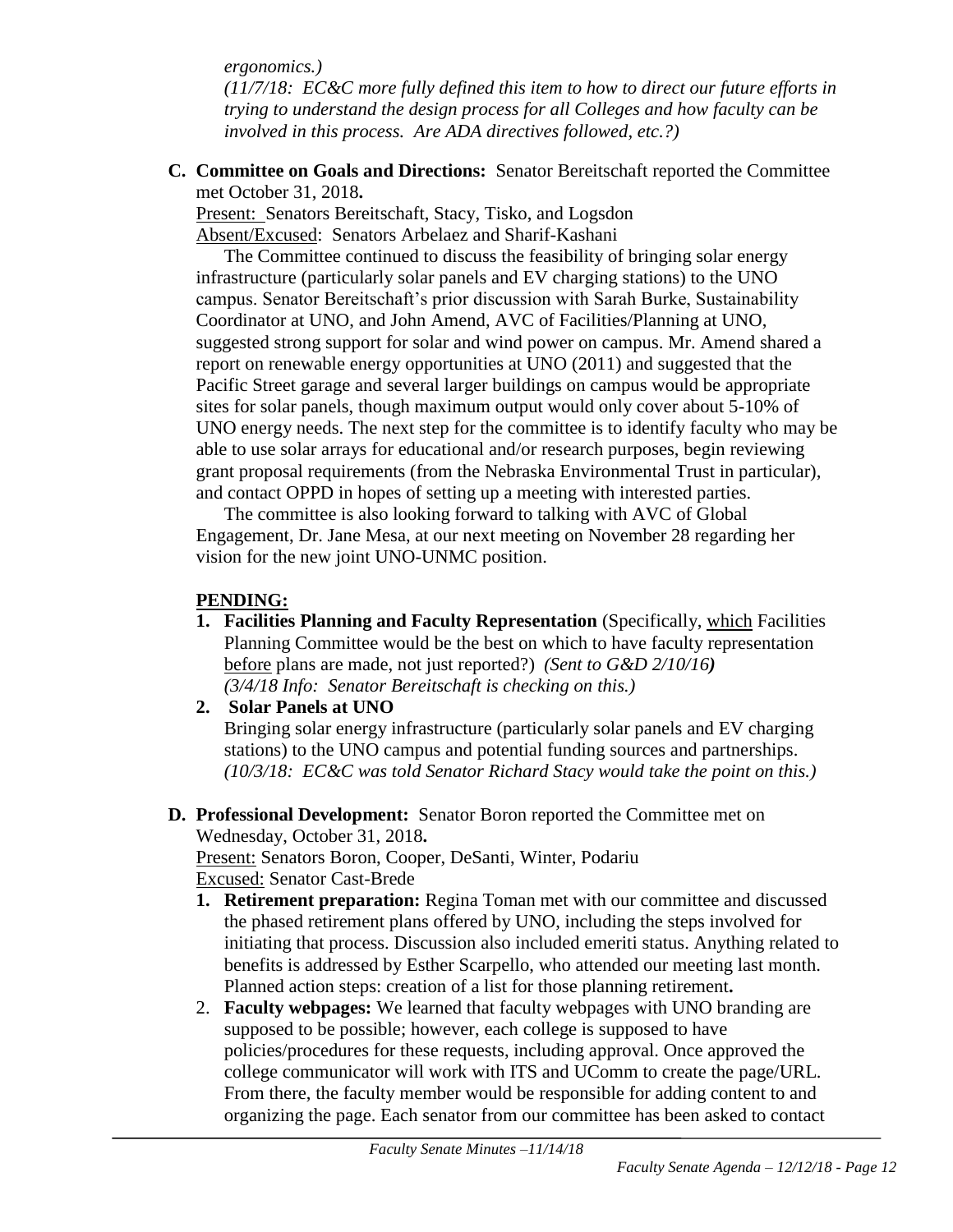their college tech team to learn about policies/procedures that may be in place. To date, from three colleges, no policies or procedures have been uncovered. Planned action steps: Continued communication with administration, including an invitation to our November meeting**.**

**3. Continuing business:** Faculty development leave – not discussed this month**.**

# **PENDING:**

# **1. Faculty Professional Development Leave policies/procedures:**

*(1/10/18: The PD committee is waiting for deans to complete a survey to actually gauge faculty's understanding of FPD leave policies and procedures.) (At the 4/18/18 EC&A meeting this was discussed with Chancellor Gold and SVC B.J.Reed.)*

**2. Creation of an Easily Found List of What Retiring Faculty Need to Know** *(4/11/18: Sent to PD Committee.)*

# **3. Distribution of Student Evaluations**

Senator Adidam noted that student evaluations and grades are now available to all chairs. Availability of student evaluations to only that faculty member's department chair, "Least Privilege," would be a better policy.

*(9/12/18: This was assigned to the Professional Development Committee to see a change made.)*

*(10/3/18: Is there a mechanism to see the numbers when a student made comments on his/her evaluation?)*

# **4. Student Evaluations Response Rate**

The response rate of Student Evaluations has dropped dramatically since hard copy evaluations were done away with. Hard copy response rates were 80-90%, now the response is down to 10-15%. Is there a solution to this? Are there ways to increase the response?

*(10/3/18: The EC&C sent this item to the Professional Development Committee.) (11/7/18: The EC&C sent this to Senator Kealey and the Academic & Curricular Affairs Committee.)*

# **5. Faculty Personal Web Pages on the UNO Website**

It was suggested that this should be mentioned at the 10/17/18 EC&A meeting.

The current status quo, of providing links on a digital measures generated page, does not meet the needs of faculty research, teaching, and outreach efforts. Faculty, labs, and departments often need the ability to host information regarding their current research projects and papers, resources for classes, event calendars, and open student worker positions. Faculty websites are also often used as a point of sharing with external colleagues and for promoting and distributing research project outcomes (especially those tied to grants or papers). Often, faculty also host curricular resources related to their classes on sites of this kind as well. Having UNO domains (e.g. faculty.unomaha.edu) and custom facultycreated web pages is also pivotal for faculty to brand themselves on a national stage in their respective fields.

The one-size-fits all digital measures page does not meet these needs and forces faculty to move their resources off-site and off-brand. For these reasons, Senator Hale will move that the faculty senate investigates and pushes for the issue of university-provided on-domain website addresses and web service hosting resources to be provided for interested faculty, labs, and departments.

*(On 10/10/18 the Faculty Senate decided that this item should be looked at by the*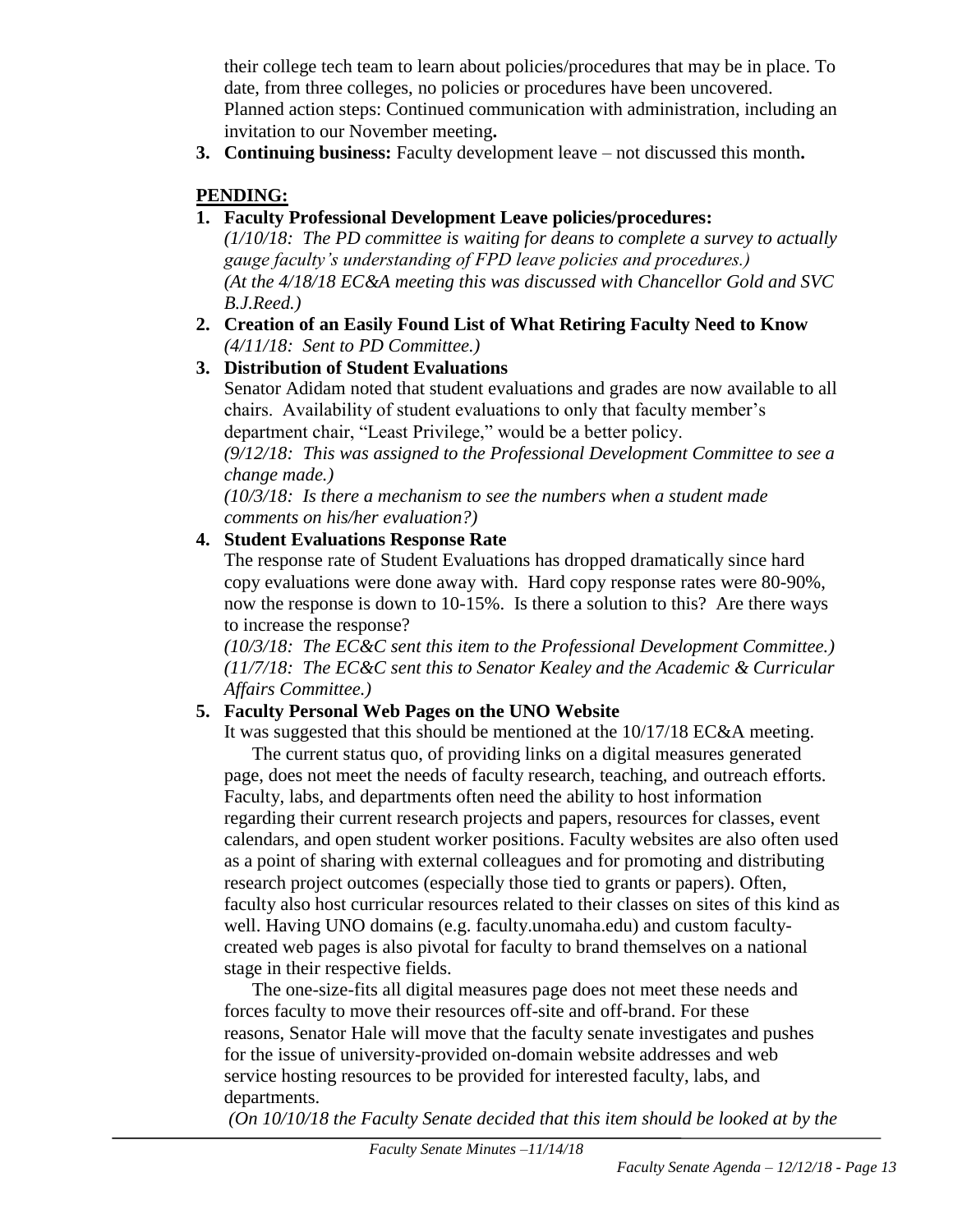*Committee on Professional Development*.) *(On 11/14/18 Senator Hale further explained that faculty need space to host individualized resources, with the ability to manage space ourselves, and with an UNO address. Senator Kealey noted that there was also a need for disc storage behind it.)*

**E. Committee on Rules:** Senator Johnson moved the following four resolutions. All four passed.

#### **1. RESOLUTION 4755,** 11/14/18**: Replacement on University Committee for the Advancement of Teaching (UCAT)**

BE IT RESOLVED as Amanda Steiner (ED) has resigned from UCAT the following faculty member will complete her term, 07/01/18 through 06/30/21, to the University Committee for the Advancement of Teaching (UCAT):

Bridget Franks (ED).

#### ~~~~~~~~~~~~~~~~~~~~~~~~~~~~~~~~~~~~~~~

#### **2. RESOLUTION 4756,** 11/14/18**: Replacement on University Committee on Technology Resources & Services**

BE IT RESOLVED as Stan Wileman has retired from UNO the following faculty member will complete his term,  $08/1/16 - 07/31/19$ , to the University Committee on Technology Resources & Services:

Rui Zhao.

**3. Faculty Representative for an RFP for the Student Center Business Office** E-mails received 10/10/18:

~~~~~~~~~~~~~~~~~~~~~~~~~~~~~~~~~~~~~~~

*My name is Lynn McAlpine, I work as UNO's Procurement Systems Coordinator. I am working on an RFP for the student center business office and am in need of one more faculty representative. Do you have someone you would like to represent the faculty? Let me know if you have any questions. Thank you,*

# *Lynn McAlpine*

*Procurement Systems Coordinator University of Nebraska at Omaha | [unomaha.edu](http://unomaha.edu/) Hi Sue,*

*Thanks for your response. This will be a project where members will meet over the next several months. Our tentative goal is to have the project complete prior to the end of the spring semester. The individual will review RFP responses, providing scoring and input. Lynn McAlpine*

**RESOLUTION 4757,** 11/14/18**: Faculty Rep for an RFP for the Student Center Business Office**

~~~~~~~~~~~~~~~~~~~~~~~~~~~~~~~~~~~~~~~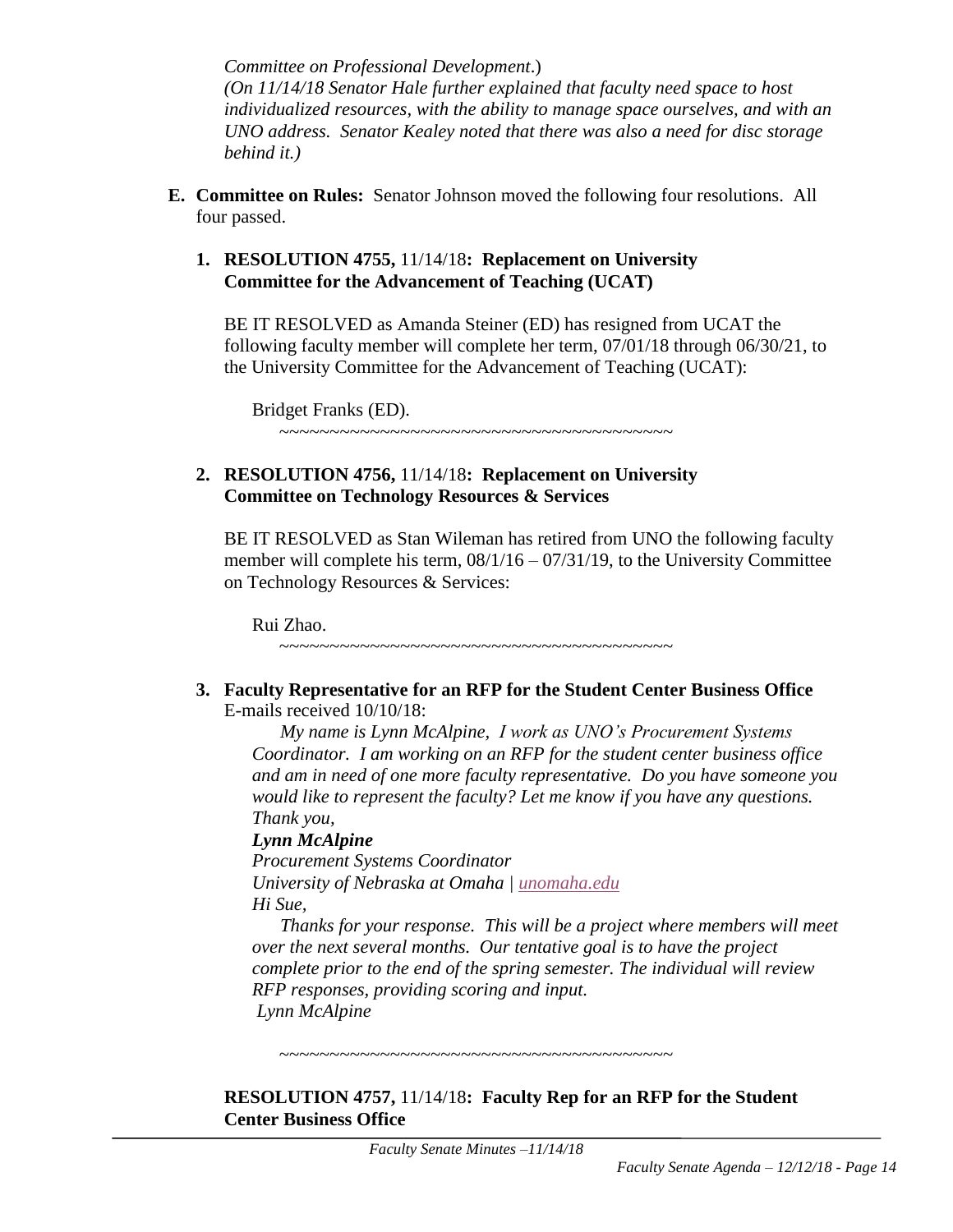**BE IT RESOVED** that the following faculty member be appointed to the RFP Project for the Student Center Business Office for a term to end no later than the end of Spring 2019:

Zhigang Feng. ~~~~~~~~~~~~~~~~~~~~~~~~~~~~~~~~~~~~~~~

# **4. RESOLUTION 4758,** 11/14/18**: Parking Appeals Committee Membership**

**BE IT RESOLVED** that the Parking Appeals Committee needs one more faculty member for a two year term. The Parking Appeals Committee IOP has the committee populated with 3 UNO Staff members and 2 Faculty members. Faculty members:

Marshall Prisbell (term: 7/31/17 – 8/1/19) Yumi Ohira (term: 7/31/18 – 8/1/20). ~~~~~~~~~~~~~~~~~~~~~~~~~~~~~~~~~~~~~~~

# **PENDING:**

# **1. RESOLUTION: UCRCA (University Committee on Research & Creative Activity)**

BE IT RESOLVED as Benjamin Steiner has had to resign from the UCRCA, the following name go forward to complete the term, from 08/1/18 through 07/31/21:

\_\_\_\_\_\_\_\_\_\_\_\_\_\_\_\_\_\_\_\_\_, CPACS (to replace Benjamin Steiner).

# **VI. Ad hoc Committees**

**A. UNO-UNMC Faculty to Faculty Meeting 10-31-18:** Senator Barone reported Present: Shriver, Beam, Sollars, Kelly, Rogan, Hanson, Natarajan, Gebhart, Reilly, Barone

# **1. Immunizations**

Online UNO students, as of this fall, no longer need to have additional immunizations to take online classes at UNMC.

However, UNO students still need to have additional immunizations to take a nonclinical class on the UNMC campus. UNMC faculty members will look into this by asking UNMC academic affairs. Perhaps the requirement could be course dependent, as opposed to a general association with UNO/UNMC student status? Rogan will communicate with UNMC Academic Affairs on this issue.

# **2. Parking**

UNMC faculty can now park in the east garage and faculty surface lots at UNO if they register permits with UNO parking services. UNMC faculty members feel more positively about the parking situation. A shuttle between the campuses has been determined to be prohibitively expensive.

# **3. Shared positions between UNO and UNMC**

There was some discussion about the number and kinds of positions shared between the two campuses. Beam will request an official list of shared positions and share it with the committee.